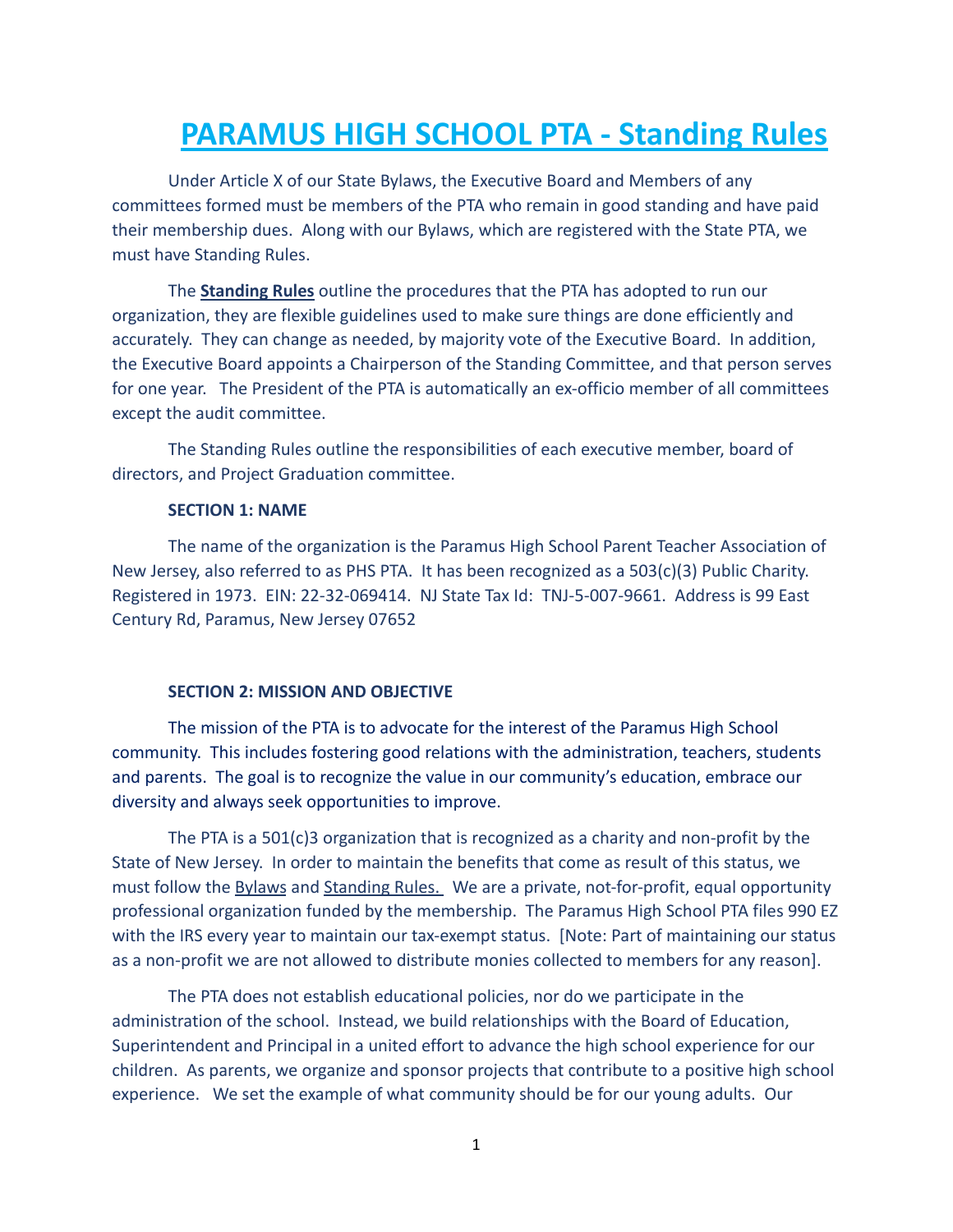objective is to continue to modernize our organization by making logistics simple, eliminating fundraisers and supporting the needs of our community, while we collaborate with our students and teachers and administration.

#### **SECTION 3: MEMBERSHIP**

- A. Membership is open to every teacher, parent and/or guardian of any high school students who attends ninth through twelfth grade at Paramus High School. You do not need to pay dues to be a member of the Paramus High School PTA.
- B. To be a Member in **good standing** you must pay membership dues every calendar year and abide by the Bylaws and Standing Rules of our PTA association.
- C. Honorary Member is an honorary designation conferred upon a former member in good standing who has served the PTA with distinction as a former elected officer or chairperson.

#### **SECTION 4: DUES**

In order to carry out the objective and mission of the PTA, annual dues shall be collected. Once every year the executive board shall evaluate the needs of the PTA and review the dues schedule. Annual dues are payable on the PTA Memberhub, by Sept 30 of each school year. The memberhub shall be assessable on the PTA website.

#### **SECTION 5: OFFICERS OF THE PTA:**

#### A. EXECUTIVE COMMITTEE:

The executive committee serves the Mission and Objective of the Paramus High School PTA. Officers of the PTA must be a parent or guardian of a Paramus High School Student. They must take care to avoid all real and perceived conflicts of interest. All decisions must be for the benefit and best interest of the PTA and the community it represents, without regard for personal gain or agenda. No part of the PTA business can be used to promote propaganda, political campaigns, or similar plans. Executive Members serve as Officers and their fiduciary duty is to the organization. At all times, they must use good judgment, be diplomatic, inclusive and refrain from all public comments disparaging our PTA, Paramus High School, or persons who serve it, this includes social media comments.

The Executive Committee act as Officers and make appointments of Chairpersons for Project Graduation and any other committee needed. The President serves in the dual role as an Officer and Head of the Board of Directors. All officers on the executive committee must attend every PTA meeting, or be excused for good reason with the permission of the President.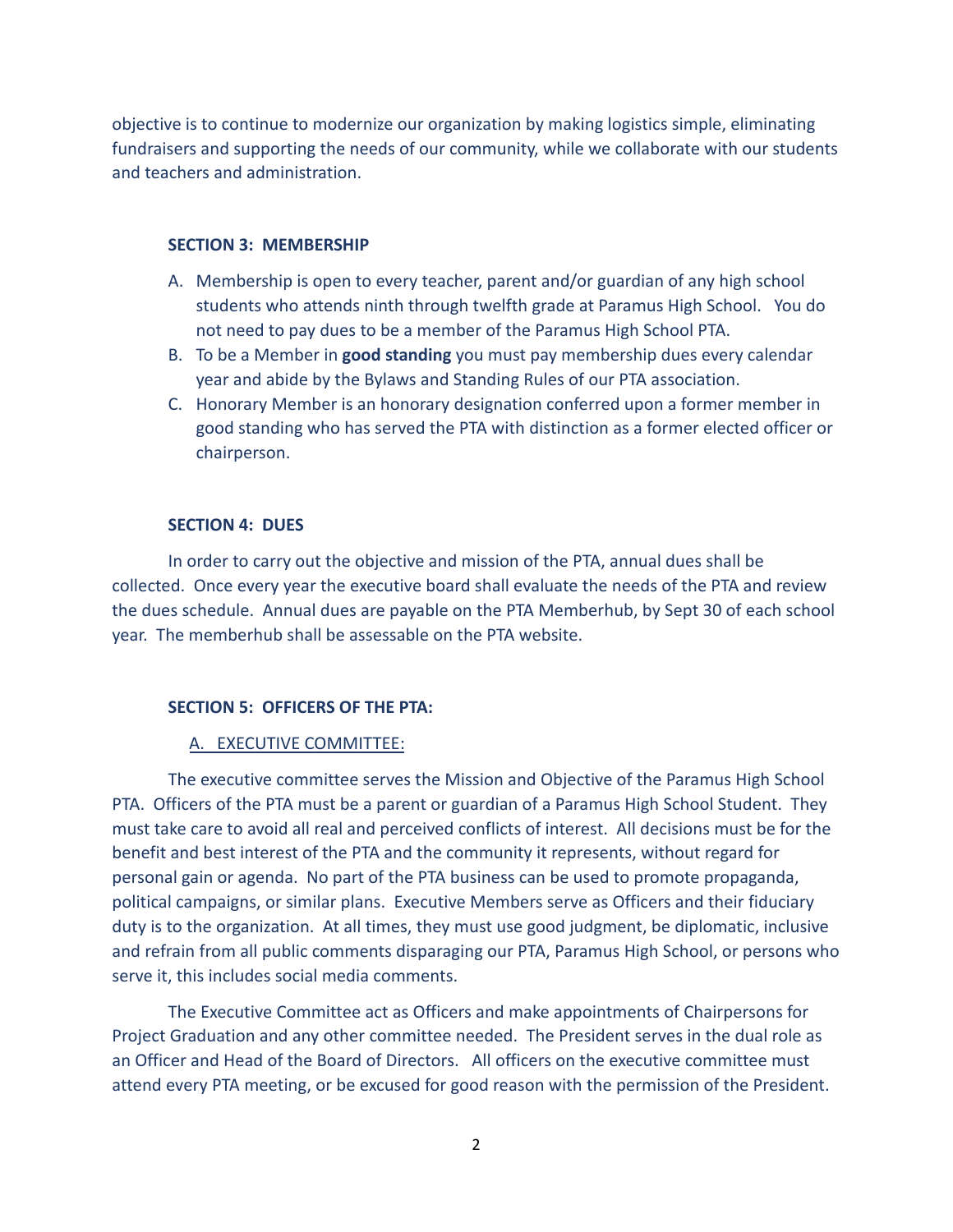## DUTIES AND RESPONSIBILITIES of Officers:

- 1. *President*: The President of the PTA shall preside over all meeting, functions and events sponsored by the PTA. The President leads each PTA meeting and prepares the Agenda. The President seeks and recommends a Chairperson for each Project Graduation Committee to the Executive Board. The President must also sign all disbursements. The President recruits membership by communicating the mission and objectives of the Paramus High School PTA. It is a 3 year position
- 2. *1 st and 2nd Vice President*: Acts in a capacity to aide the President in all PTA efforts. VPs should help to recruit members and advocate for the Paramus High School community. It is a 2 year position.
- 3. **Secretary**: Must keep minutes of meetings, and retain a copy for 2 years in a folder accessible to any member who makes a request. Maintain any records of the Association and participate in all board meetings. It is a 3 year position.
- 4. **Treasurer:** Submit a report of the PTA's banking before all PTA meeting. Must keep a copy of receipts and transactions for 2 years. The treasurer must also oversee the Bank Accounts of each Project Graduation; educate each treasurer in how to keep records in accordance with standard accounting practices (QuickBooks). Assure all paperwork is in order for year-end audit and annual compliance for IRS filing. It is a 3 year position.
- 5. *Immediate Past President:* This is a *non-voting* volunteer position. This person serves as an advisory role to the president promoting the smooth transition of all PTA business and accounting. It is a one-year position.

## **B. BOARD MEMBERS OF THE PTA**

The Board of Directors consists of the Officers on the executive committee, the school principal and the Chairperson of each Project Graduation. (10 Board Members). The President serves as head of the Board.

Principal of Paramus High School serves on the Board. The principal attends all meetings of the general membership, unless excused. The role is to provide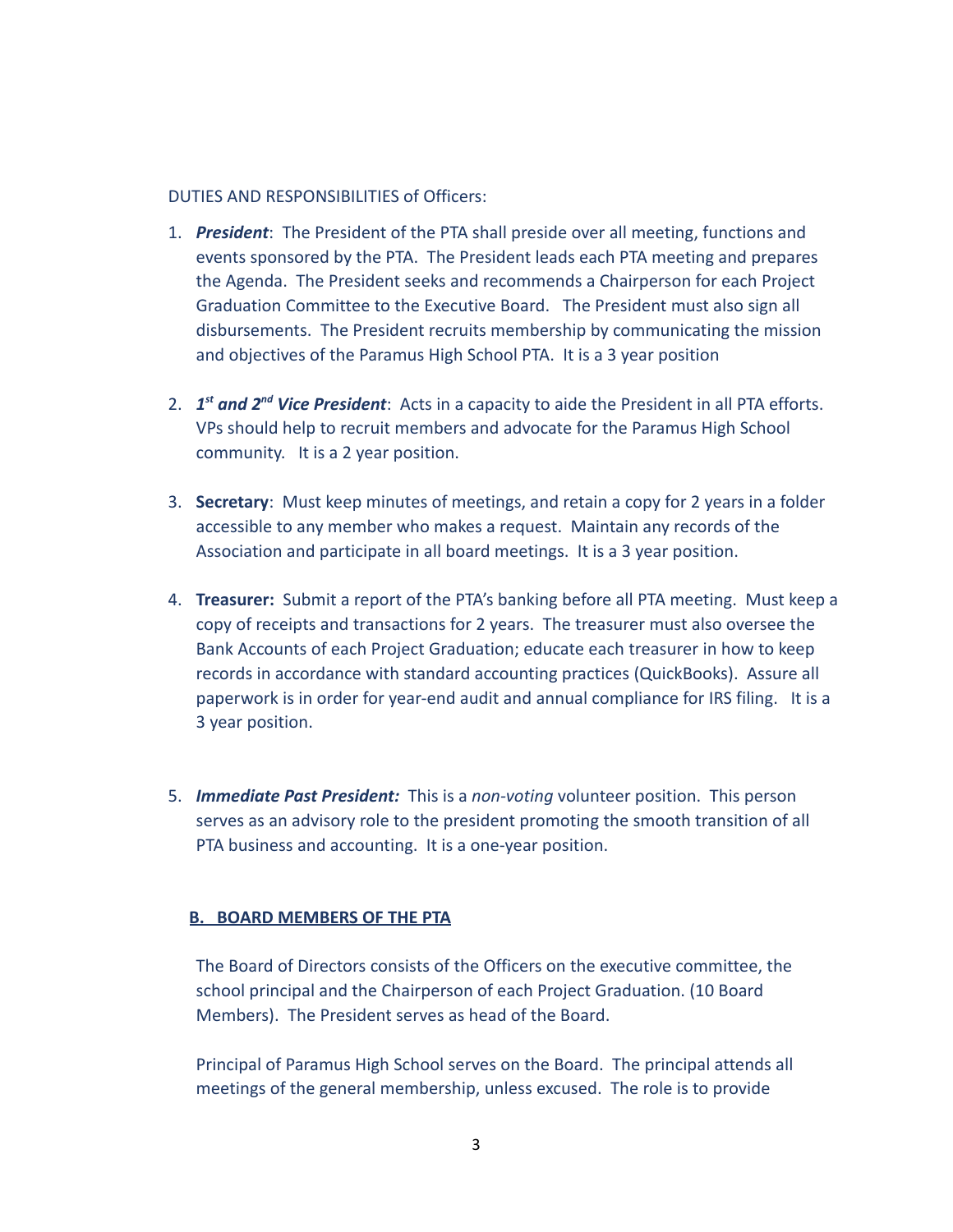guidance to the PTA in how best to support the administrators and staff of the High School and to further serve as a liaison between the PTA and the Professional Staff.

## C. EXECUTIVE SESSION

Any Officer on the Executive Committee can call a meeting of the executive officers or board at any time. Meetings will be held in private, but any motions will be recorded. Meetings can be in person or virtual, by agreement of the majority.

## D. VACANCY:

The President, with the approval of the executive committee, may appoint any member in good standing to fill any vacancy on the Board for the unexpired term of the vacant office. If the President vacates the office either the 1<sup>st</sup> Vice President or the 2<sup>nd</sup> Vice President shall become president.

## E. TERM LIMITS

The positions of President, Secretary and Treasurer serve for 3 years, the position of Vice President serves for 2 years. A person can hold multiple positions, but never at the same time. For example, you can be VP for 2 years and then President for 3 years. For example, you can be secretary for 3 years and Chairperson for Project Graduation for 4 years. No one person can serve as an officer more than 5 years.

## F. COMPENSATION

All Members of the Board serve in a volunteer position. No compensation for their service will be allowed, however a reasonable amount of reimbursement can be allowed for minor expenses attributable to serving the PTA and subject to the approval of the Executive Committee.

## G. ELIGIBILITY OF OFFICE

Only members in good standing, who have paid their PTA dues by the first calendar day of the school year are eligible to serve on the executive board. The member must have a student currently attending Paramus High School.

## H. REMOVAL OF AN OFFICER

Removal of an officer is permissible at any time, with good cause by majority vote of the Board of Directors. An officer subject to removal, shall be notified in writing with a statement of reasons for their removal.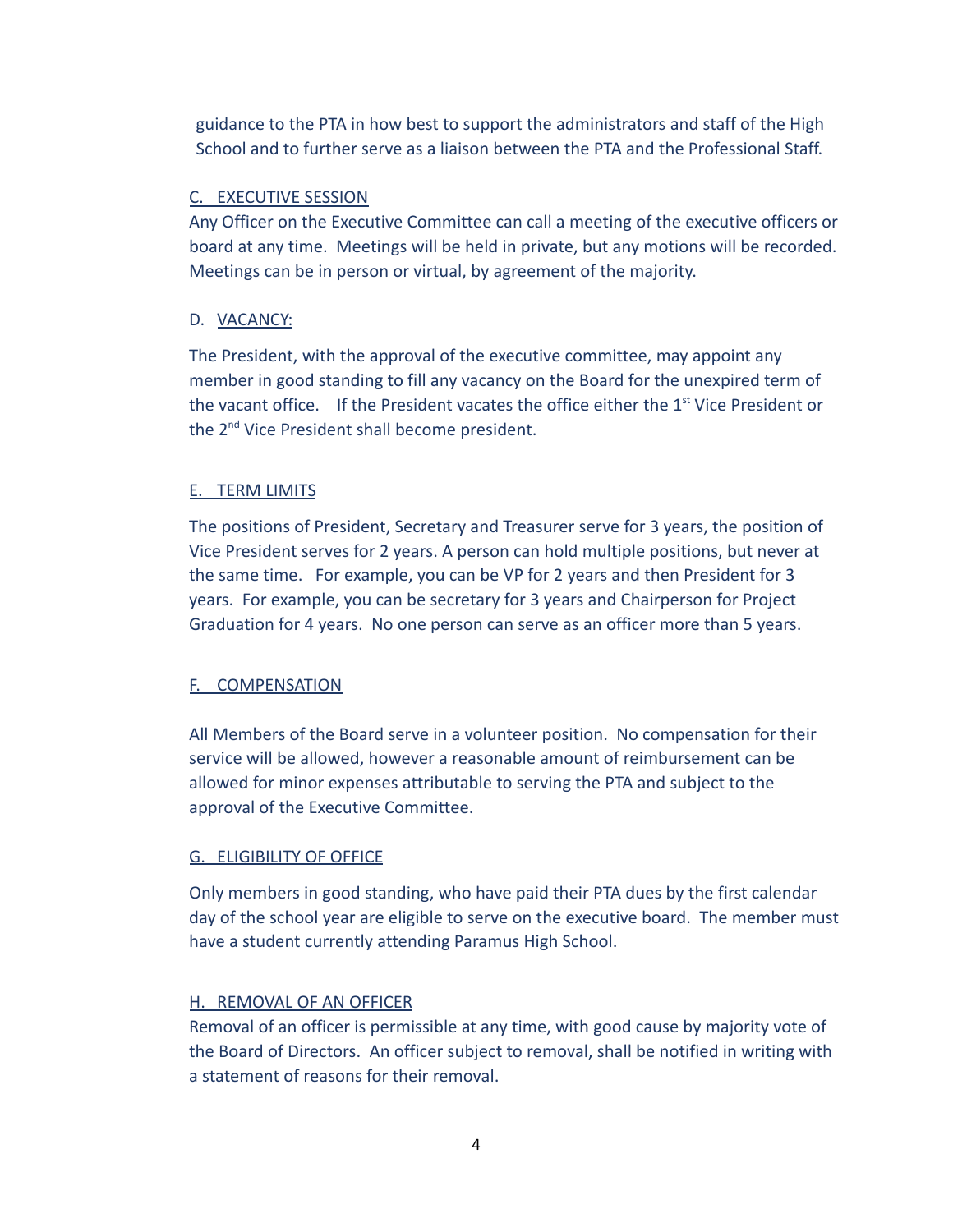## I. INDEMNIFICATION

The PTA shall purchase Director & Officers Insurance of Officers and Chairpersons. Each Officer shall be indemnified by the PTA against all costs and expenses reasonably incurred or imposed upon him or her or his or her estate in connection from any action, suit, or civil or criminal proceeding. This does not include malfeasance or gross negligence in the performance of his or her duties as an Officer of the PTA.

## **SECTION 6: MEETINGS**

A General Membership Meeting shall be held annually. It may be done in person, virtually or both. It should be done in the Spring or whenever is convenient. Any PTA Meeting will follow the Robert's Rule of Order. In addition, there will be "sessions" for particular groups when the PTA will present information. For example, a Freshman Parent Meeting and a Senior Parent Meeting shall be held in the Fall of each school year to address the questions and needs of those specific groups. The Board may decide to call additional meetings if needed.

Notice of a Meeting will be on the PTA HS website. Any changes will be posted as soon as practical and by email blast by the High School (if deemed necessary) .

Any member, regardless of standing, may bring a matter before the Executive Committee by placing it on the Agenda. Every effort should be made to communicate the agenda matter in writing as soon as possible to the HS address, attention PTA or via email.

#### **SECTION 7: COMMITTEES**

The PTA may create as many sub-committees as needed. Each sub-committee must have a Chairperson who is a member in good standing and agrees to follow the Standing Rules of the PTA. There shall be a Project Graduation Chairperson and Sub-Committee for each graduating class.

*Chairperson of Project Graduation*: Each graduating class has a chairperson, which leads all efforts for Project Graduation. The Chairperson is a volunteer position, who serves as representative of their graduating Class. They are a direct point of contact for parents. The position is appointed by the President and elected by the Executive Committee. If more than one person volunteers to lead, the Board will hold a special session, listen to presentations and hold a vote. The majority vote of the Board determines who is the Chairperson. The Chairperson agrees to follow all Standing Rules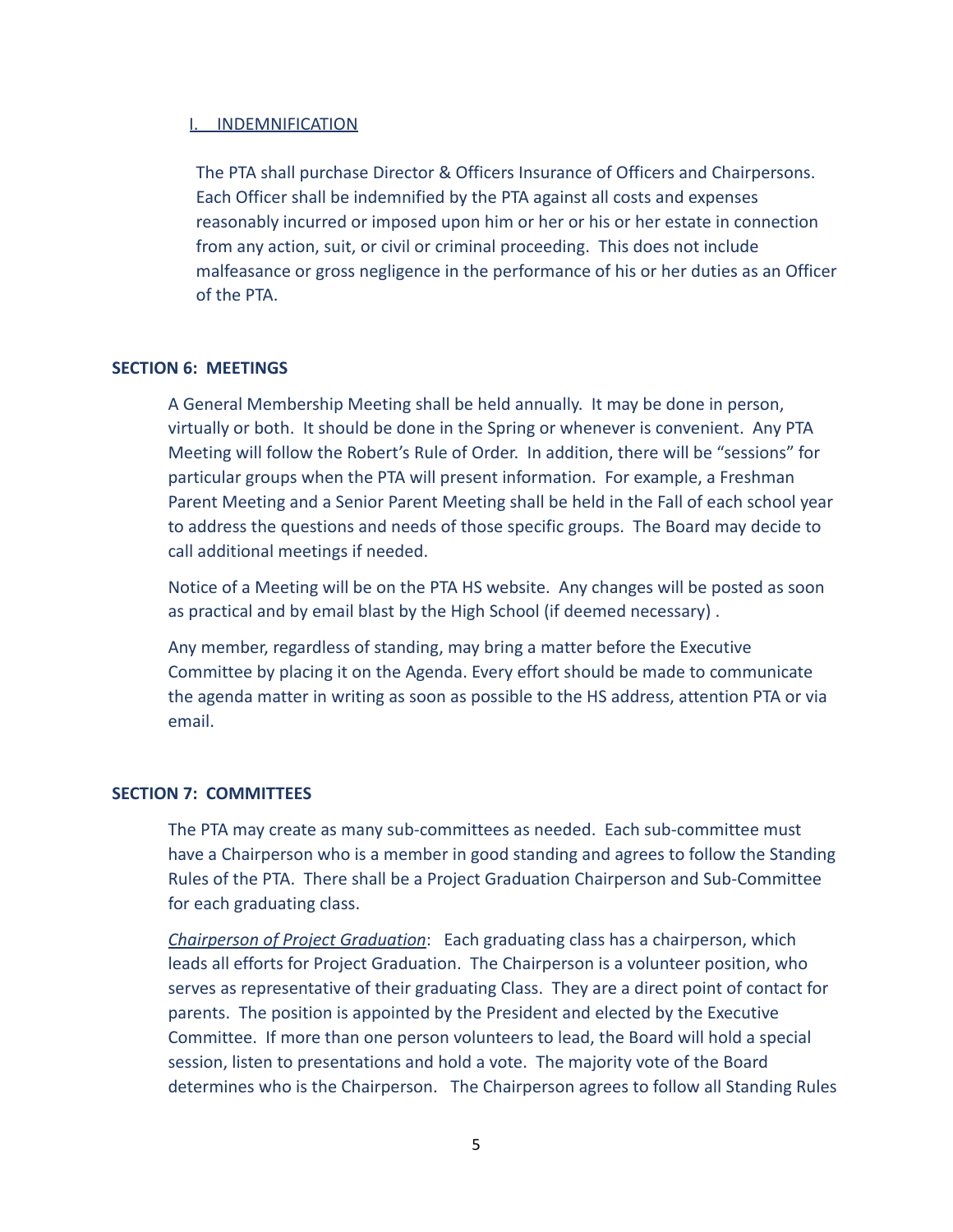and understands that he/she automatically serves on the Board of the PTA. In addition, the PTA President is an automatic member of each Project Graduation sub-committee.

*General Responsibilities of Project Graduation Chairperson*:

- Chairperson is by appointment of the executive board, they serve at the pleasure of the board and can be removed or replaced for good reason.
- Committees for Project Graduation can meet as many times or any place that the Chairperson designates.
- Chairperson should be inclusive of ideas shared, but maintain focus on the time line and research needed.
- The Project Graduation Committee must have a Co-Chair and Treasurer, and as many other committee members as the Chairperson determines is needed to run a smooth and successful event. The Chairperson decides who is on their committee.
- Quarterly Reports shall be given to the President or Secretary, either verbally or in writing, so that updates can be posted to the PTA website.
- The Chairperson is entrusted with final say over the final decision for Project Graduation. This should only be done after careful research and consideration of the ideas shared and multiple meetings with their committee members. The venue for project graduation should be secured by end of Junior Year, or as soon as practically possible. No contracts shall be signed without consultation with the President, to assure liability and insurance are accounted and committee members are protected. Venue must provide a Certificate of Insurance with limits of at least 1,000,000 and it should also name the Paramus HS PTA as Additional Insured's on their policy.
- The PTA will assist with the preparation of an accident waiver for all students/parents.
- Committees for Project Graduation must agree to keep the venue and entertainment *secret* until departure from the High School.
- The Chairperson and the Committee Treasurer must coordinate the use of exempt tax certificate, gaming license and all permits with the President. The Committee Treasurer reports all financial business with documentation to the PTA Treasurer for Tax Filings.
- The Chairperson Treasurer is responsible for keeping meticulous financial records, with all documentation and receipts. The closing of all account shall be done by July 1, post-graduation. Any leftover monies shall be distributed to the PTA bank account by July 1, post gradation. Such money shall be earmarked and transferred to the next Senior class as swiftly as practical.

## **SECTION 8: AMENDING BYLAWS**

The PTA does not amend By-Laws – these are New Jersey State Bylaws.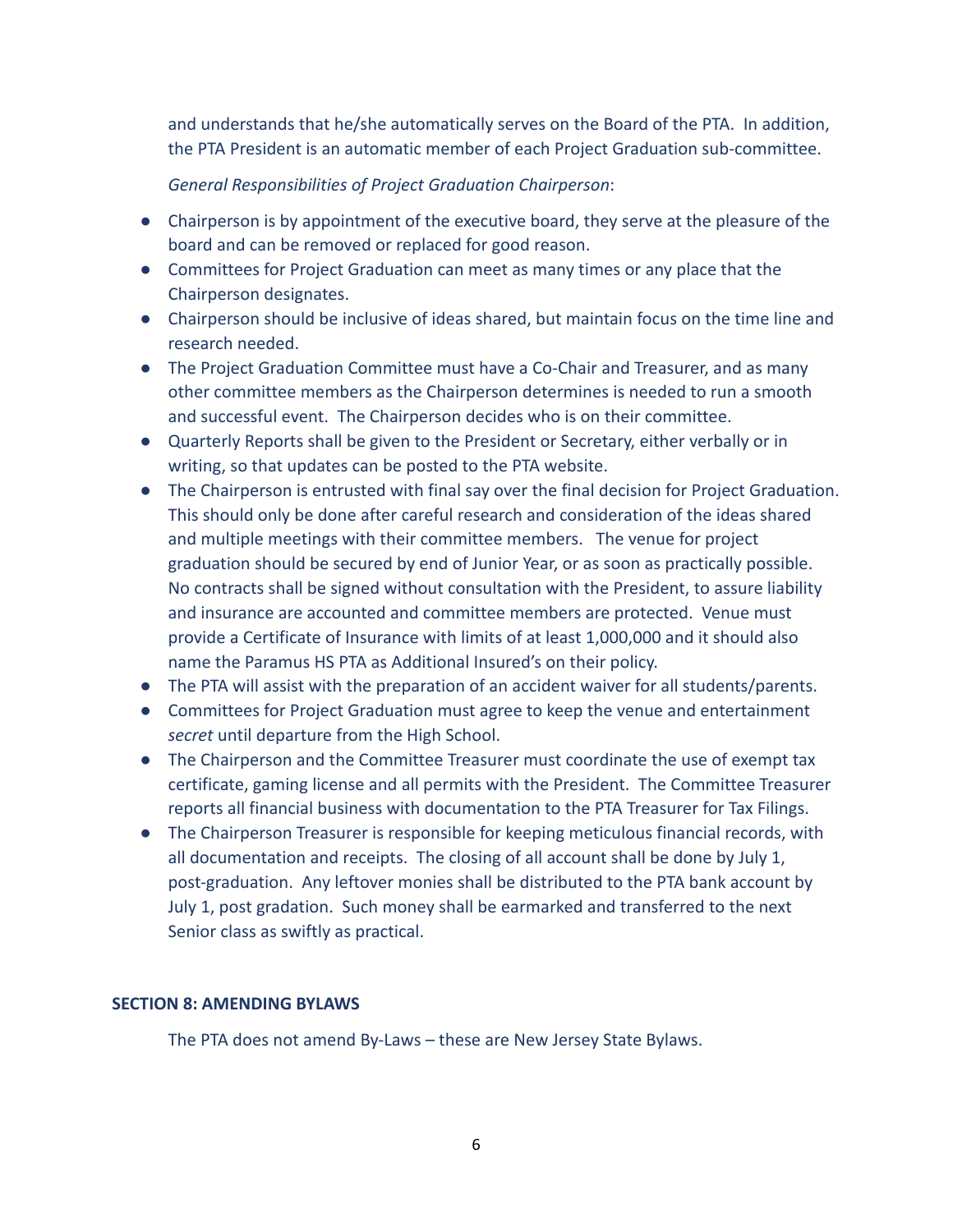#### **SECTION 9: ANNUAL SURVEY**

The PTA may choose to send an annual survey for the purpose of assessing it's mission and plan improvements for the year to come. Any survey will include questions to measure the experience of our High School PTA, such as: Is the High School PTA a positive experience? Is it inclusive of ideas? Is it communicating information in a clear and efficient manner? Is it maintaining positive relationships with the school administration, teachers and parents?

## **SECTION 10 : DISSOLUTION**

In the event, there is good reason for dissolution of the PTA. Any and all monies must be disbursed to another recognized non-profit that has a similar purpose and mission with a similar Tax Identification.

## **SECTION 11: EXPIRATION OF STANDING RULES**

The Standing Rules do not expire, unless amended by the executive board. They should be reviewed and updated annually or as needed.